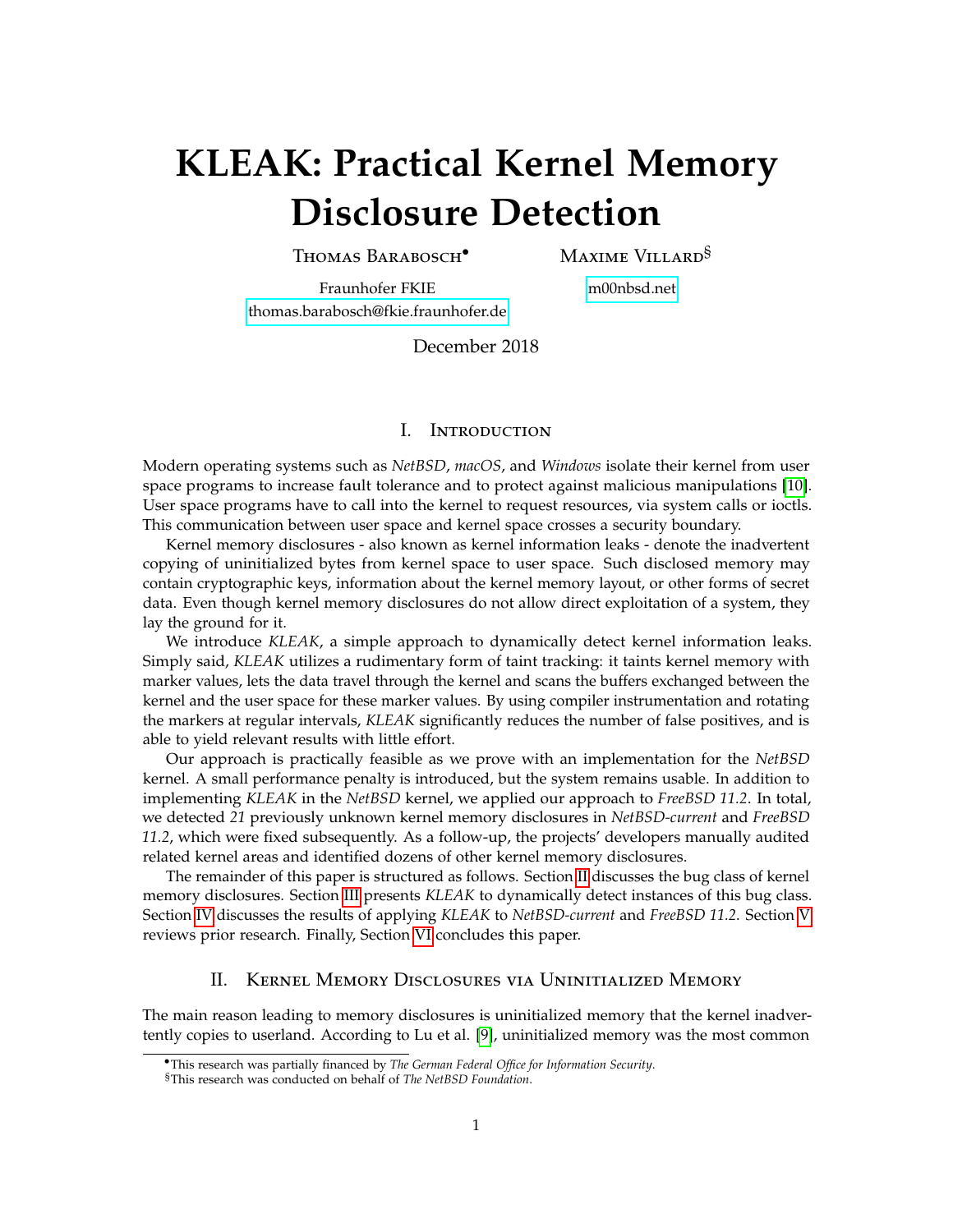cause for kernel memory disclosures in the *Linux* kernel during the period between January 2010 and March 2011. The root cause are peculiarities of the C programming language and its compilers, such as data structure alignment. Since memory disclosures are not functional bugs developers often overlook them. Unfortunately, compilers do not help developers to mitigate this problem in case of complex structures and unions. Please refer to [\[7\]](#page-7-3) for an in-depth discussion of the root causes that lead to kernel memory disclosures.

Memory disclosures can be exploited by attackers under certain conditions. For instance, the kernel stack is typically reused between system calls. Suppose there are two system calls *syscalltarget* and *syscallvulnerable*, where the first stores secret information on the kernel stack and the latter discloses several bytes from the kernel stack. By calling *syscalltarget* just before *syscallvulnerable*, an attacker may be able to read the secret kernel stack content.

Techniques like *Linux*'s *STACKLEAK* [\[1\]](#page-7-4) try to mitigate this by erasing the kernel stack after each system call. They do not, however, prevent the leaks from occurring. In addition, they introduce a performance penalty that is not acceptable in a production system.

## III. KLEAK

<span id="page-1-0"></span>This section presents the approach of *KLEAK* to dynamically detect kernel memory disclosures. In a nutshell, *KLEAK* utilizes a simple form of dynamic taint tracking [\[13\]](#page-8-0) to detect such leaks. It introduces taint at memory sources like *malloc* in the form of 1-byte-sized marker values (Section [i\)](#page-1-1). It then scans outgoing buffers at the kernel-userland frontier for the aforementioned marker bytes (Section [ii\)](#page-2-0). Particular marker values are chosen to reduce false positives (Section [iii\)](#page-2-1). The values are then rotated in several rounds in order to further reduce false positives (Section [iv\)](#page-3-0). We finally discuss the implementation of *KLEAK* in the *NetBSD* kernel (Section [v\)](#page-4-0) and the limitations of our approach (Section [vi\)](#page-5-1).

## <span id="page-1-1"></span>i. Tainting Memory Sources

*KLEAK* taints two types of memory sources: the kernel stack and dynamically-allocated kernel buffers. While the kernel stack serves for local variables with a short life time, which is less than the duration of a system call, dynamically-allocated kernel buffers may outlive the life time of a system call. Regardless of the type, *KLEAK* taints it with a 1-byte-sized marker, whose value varies over time.

#### **Dynamically-allocated Memory**

The first type of memory sources is dynamically-allocated memory. We instrument dynamic memory allocation functions, i.e. *malloc* and *kmem\_alloc*, to return marked memory chunks. In other words, we add *memset* calls, and fill the areas with a repeated pattern of the marker values. One exception are requests that require memory set to zero. These requests are not marked in order to ensure the functionality of the kernel.

## **Kernel Stack**

The second type of memory source is the kernel stack. We taint the kernel stack before each system call. This is done at the kernel system call entry point, where we call a function that allocates an array on the kernel stack and initializes it with the marker value. This array is big enough to cover most of the non-consumed part of the stack. Therefore, from then on, the stack can be considered as tainted.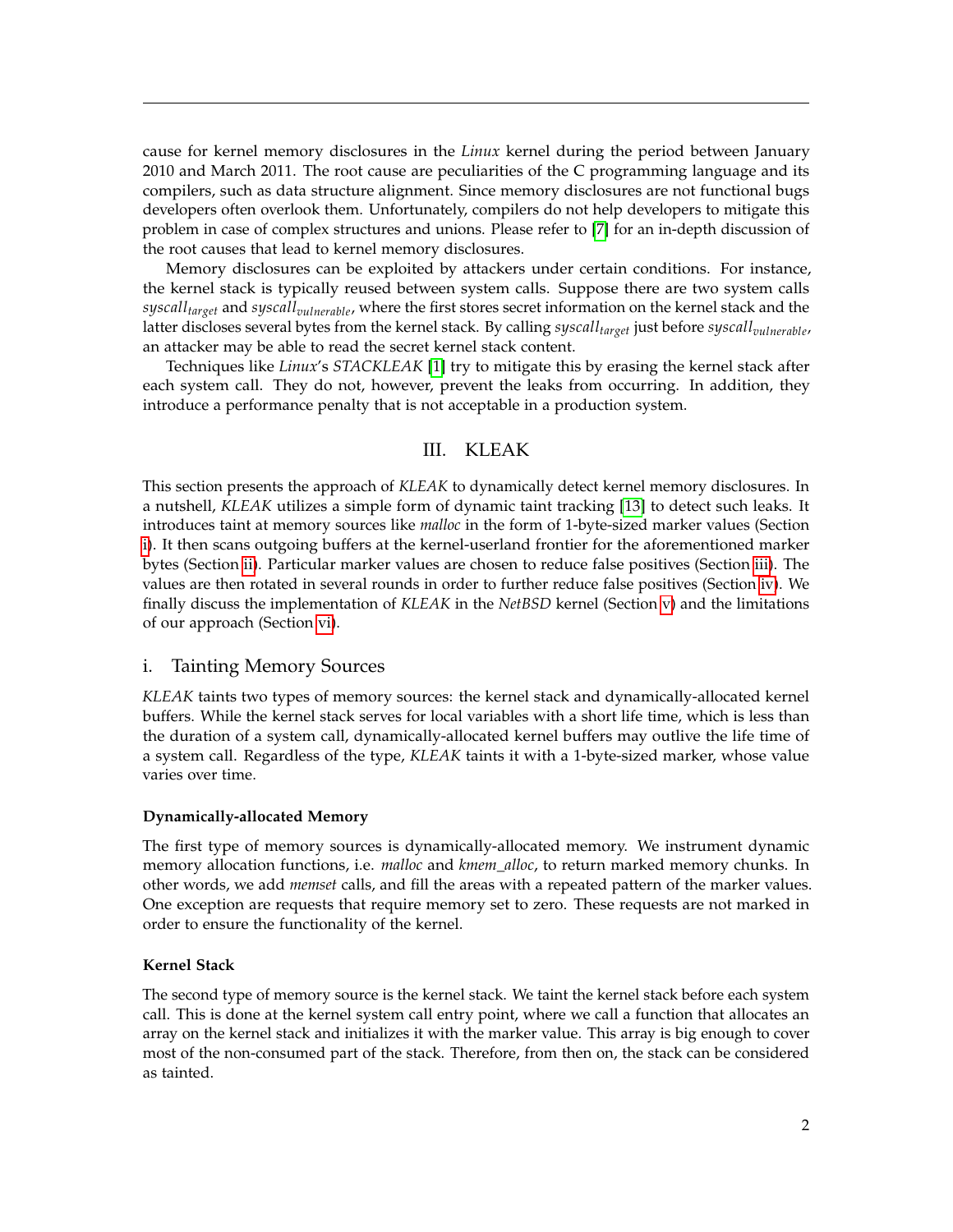However, a problem arises during execution: the kernel will push and pop values on the stack, operations that will overwrite the taint. We overcome this problem by using the *fsanitizecoverage=trace-pc* compiler instrumentation: on each edge the compiler will insert calls to a specific *\_\_sanitizer\_cov\_trace\_pc* function, in which *KLEAK* will re-taint a smaller part of the stack. In other words, the kernel is instrumented to systematically taint its stack while it executes. Using this simple method, we are able to significantly increase the probability that an uninitialized byte on the stack will be tainted.

Another similar problem arises on CPU architectures like x86 64bit that use nested stacks while calling Interrupt Service Routines (ISR): if an interrupt is received while a kernel function executes, an ISR will be pushed and will execute on the current kernel stack, which means that the taint will be overwritten. The aforementioned compiler instrumentation eliminates part of the problem, because after the ISR finished executing, it is likely that the previously executing kernel function will reach an edge not too distant in terms of instructions, and this edge will cause a re-taint of part of the overwritten stack. In order to fully address the problem, however, it should be possible, on x86 64bit, to configure the CPU to use the IST (Interrupt-Stack Table) mechanism, and have the ISRs execute on a separate stack. Achieving this involves re-writing the low-level kernel interrupt paths, and it is therefore out of scope of *KLEAK*.

### <span id="page-2-0"></span>ii. Detecting Leaks at the Data Sinks

The data exchanges between the kernel and the user space are performed via a set of specific functions, such as *copyout* on *NetBSD* or *copy\_to\_user* on *Linux*. Therefore, we define such functions as our data sinks. On *NetBSD* these are *copyout* and *copyoutstr*. On each invocation of these data sinks, we scan the kernel buffers passed to these functions, on a byte-by-byte basis, looking for the marker value.

### <span id="page-2-1"></span>iii. Choice of the Marker Values

As mentioned above, the marker is 1-byte-sized. Statistically, the marker will necessarily appear at some point in a legitimate, non-leaky kernel buffer. The choice of the marker value is therefore important, because an uncommon marker will generate fewer false positives than a common one. For instance, the zero byte would be a suboptimal choice since this byte is quite common, typically as a string terminator or initialization byte of *malloc*. Intuitively, the choice of byte 181 as marker value is preferable since it is a prime number that does not have an ASCII representation.

To the best of our knowledge, there was no estimation of byte frequencies that we could have leveraged to choose our marker values. Therefore, we estimated the byte frequencies for *copyout* and *copyoutstr* on *NetBSD*, by patching *copyout* and *copyoutstr* so that these functions would count the byte values on each invocation. We utilized the *NetBSD* test suite *ATF* [\[6\]](#page-7-5) to provoke many invocations of *copyout*/*copyoutstr*.

Figure [1](#page-3-1) shows the results for *copyout* (left) and *copyoutstr* (right). We logarithmically scaled the data. In total, we recorded 116.591.537 calls to *copyout* that transferred 14.093.269.240 bytes and 3.623.846 calls to *copyoutstr* that transferred 83.773.615 non-zero bytes. Note that each call to *copyoutstr* ended with a NUL control character to terminate it. We omit these in the following.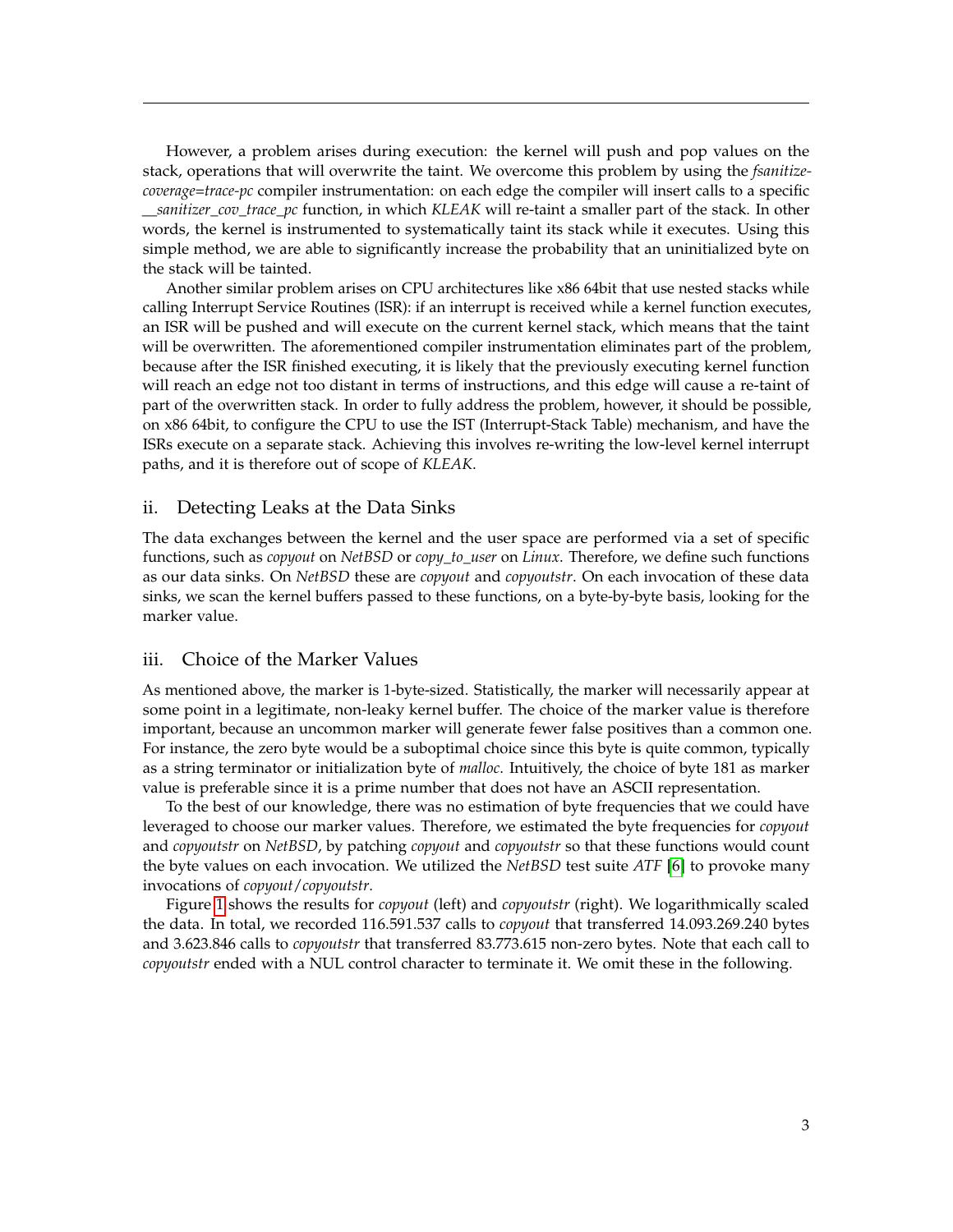<span id="page-3-1"></span>

**Figure 1:** *Byte frequency of copyout (left) and copyoutstr (right) during a full ATF run. The data was plotted with logarithmic scale.*

<span id="page-3-2"></span>The distribution of bytes that were transferred by *copyoutstr* unsurprisingly reflects the ASCII range. It transferred printable characters (bytes 32 until 126) as well as the control characters TAB and LF (bytes 9 and 10). In the case of *copyout*, there is no clear pattern as in the case of *copyoutstr*. The bytes 0 and 255 are among the top bytes because they are used to express the values zero and minus one. Furthermore, very small values (less than 20) have a high occurrence probability, probably because they represent data sizes or enumeration values. Another observation is that characters of the ASCII spectrum exhibit a high occurrence probability. There is a similar pattern when compared to the plot of the *copyoutstr* byte distribution. Table [1](#page-3-2) summarizes the most seen and least seen bytes.

| rank           | byte | ASCII         | rank | byte | <b>ASCII</b> |
|----------------|------|---------------|------|------|--------------|
| 1              | 0    |               | 247  | 207  |              |
| $\overline{2}$ | 97   | a             | 248  | 181  | $\cdot$      |
| 3              | 255  |               | 249  | 206  |              |
| $\overline{4}$ | 101  | e             | 250  | 167  |              |
| 5              | 99   | $\mathcal{C}$ | 251  | 169  |              |
| 6              | 100  | d             | 252  | 159  |              |
| 7              | 98   | b             | 253  | 218  |              |
| 8              | 91   |               | 254  | 221  | $\cdot$      |
| 9              | 234  |               | 255  | 157  |              |
| 10             | 102  | f             | 256  | 154  | ٠            |

**Table 1:** *The ten most seen and the ten least seen bytes in copyout during the run of ATF. Note that a dot (.) means that there is no ASCII representation of the byte.*

We conclude that marker values should be drawn from the range between byte 140 and 230. Bytes from this range exhibit a low probability of occurrence when compared to the other bytes. Interestingly, some of the least seen bytes are prime numbers (157, 167, 181). In contrast, bytes from the ASCII range as well as bytes at the low and the high limits are suboptimal choices.

## <span id="page-3-0"></span>iv. Rotation of the Marker Values

In the previous section we established a list of the least probable bytes, usable as markers. Using only one marker value, however uncommon it is, would still produce a considerable number of false positives. We address this problem by allowing the marker to be updated.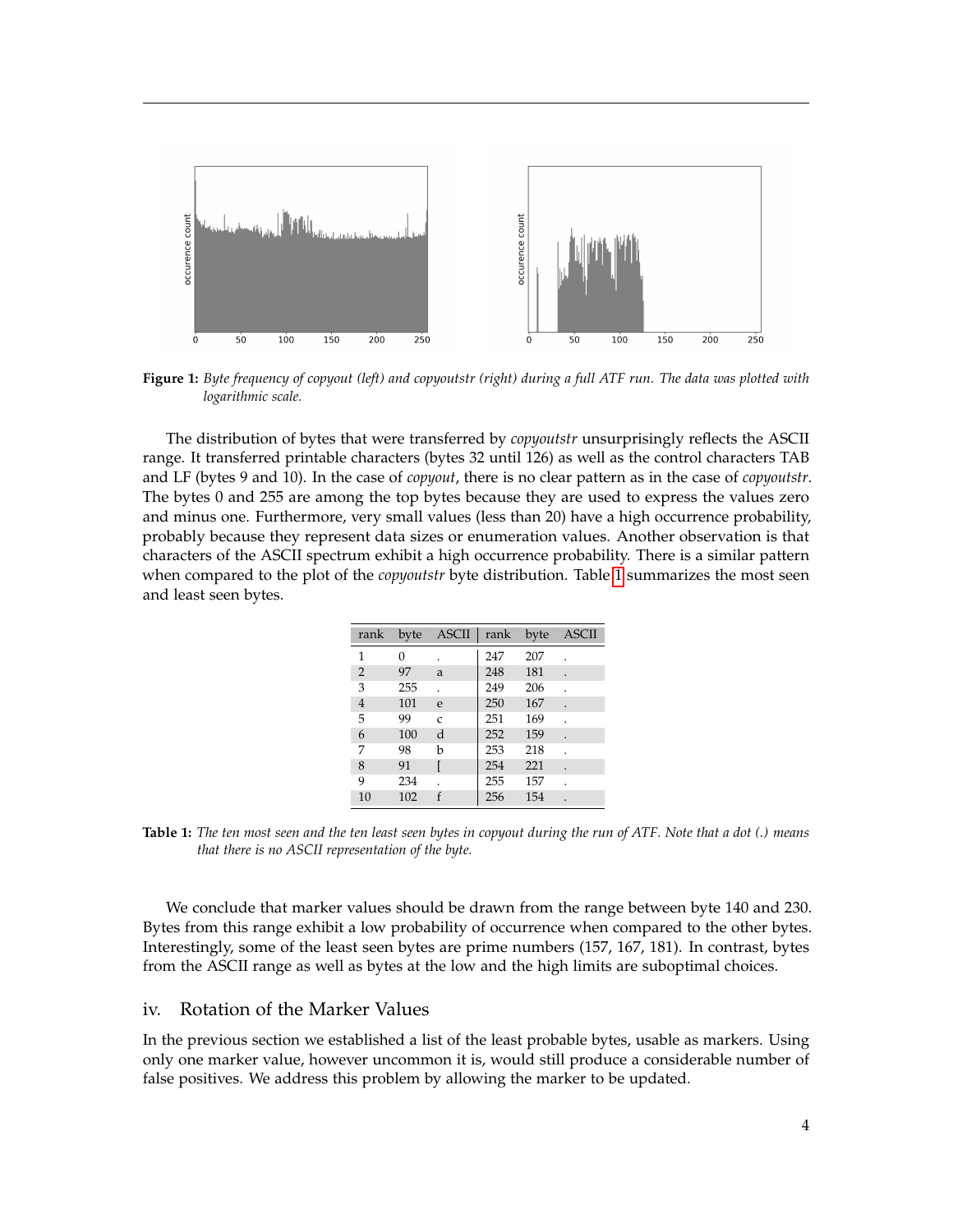An efficient detection method consists in invoking a kernel entry point in several rounds, rotating the marker byte between each round, and considering as leaky only the buffers that were found marked during each of the rounds. The C pseudo-code in Listing [1](#page-4-1) illustrates the principle. Statistically, the more rounds we perform, the more we eliminate false positives. From experience we note that performing four rounds is enough to significantly reduce the number of false positives, down to only a few.

```
for (i = 0; i < n rounds; i^{++} {
        invoke_kernel_entry_point ();
        if (i < n_{rounds - 1})update_marker ();
}
dump_results ();
```
**Listing 1:** *Pseudo code of the rotation algorithm of KLEAK.*

We maintain a *hitmap* in the kernel, which is basically a buffer that has the size of the kernel *.text* section. Within each byte of the hitmap, there are eight bits, each one corresponding to a round. When a data sink is found to be copying a marked byte, we determine the offset *off* of the calling function within the .text section, and set to one the *i*-th bit of the *off*-th byte in the hitmap, *i* being the number of the current round. After the last round has been reached, the results are contained in the hitmap: we consider as leaky each copyout that received marked bytes during each of the rounds. For instance, if four rounds were programmed, and one copyout was given marked bytes during each of the four rounds, then the four least significant bits of the associated byte in the hitmap will be set, and we consider this a positive result.

This design implies that only up to eight rounds can be programmed, because there are only eight bits used to register the hits. However, as noted before, four rounds are in practice already sufficient.

#### <span id="page-4-0"></span>v. Implementation

The implementation of *KLEAK* for the *NetBSD* kernel comprises less than 600 lines of C code [\[14\]](#page-8-1).

The marker values as well as the number of rounds are configurable via *sysctl*. Per default *KLEAK* is not enabled in the generic *NetBSD* configuration; we consider *KLEAK* a developer option, which is not to be used in production kernels.

A user tool is provided, that allows to perform the detection method described in Section [iv.](#page-3-0) It takes as argument a command to execute with *KLEAK* detection. Listing [2](#page-4-2) gives an example of  $11$ Se.

```
$ kleak -n 4 ps
[... output of ps ...]
Possible info leak: [len=1056, leaked=931]
#0 0 xffffffff80bad351 in kleak_copyout
#1 Oxffffffff80b2cf64 in uvm_swap_stats.part.1
#2 0 xffffffff80b2d38d in uvm_swap_stats
#3 0 xffffffff80b2d43c in sys_swapctl
#4 0 xffffffff80259b82 in syscall
```
**Listing 2:** *Output of KLEAK for a kernel memory disclosure in system call swapctl. Launch the program 'ps' with KLEAK enabled, performing four rounds.*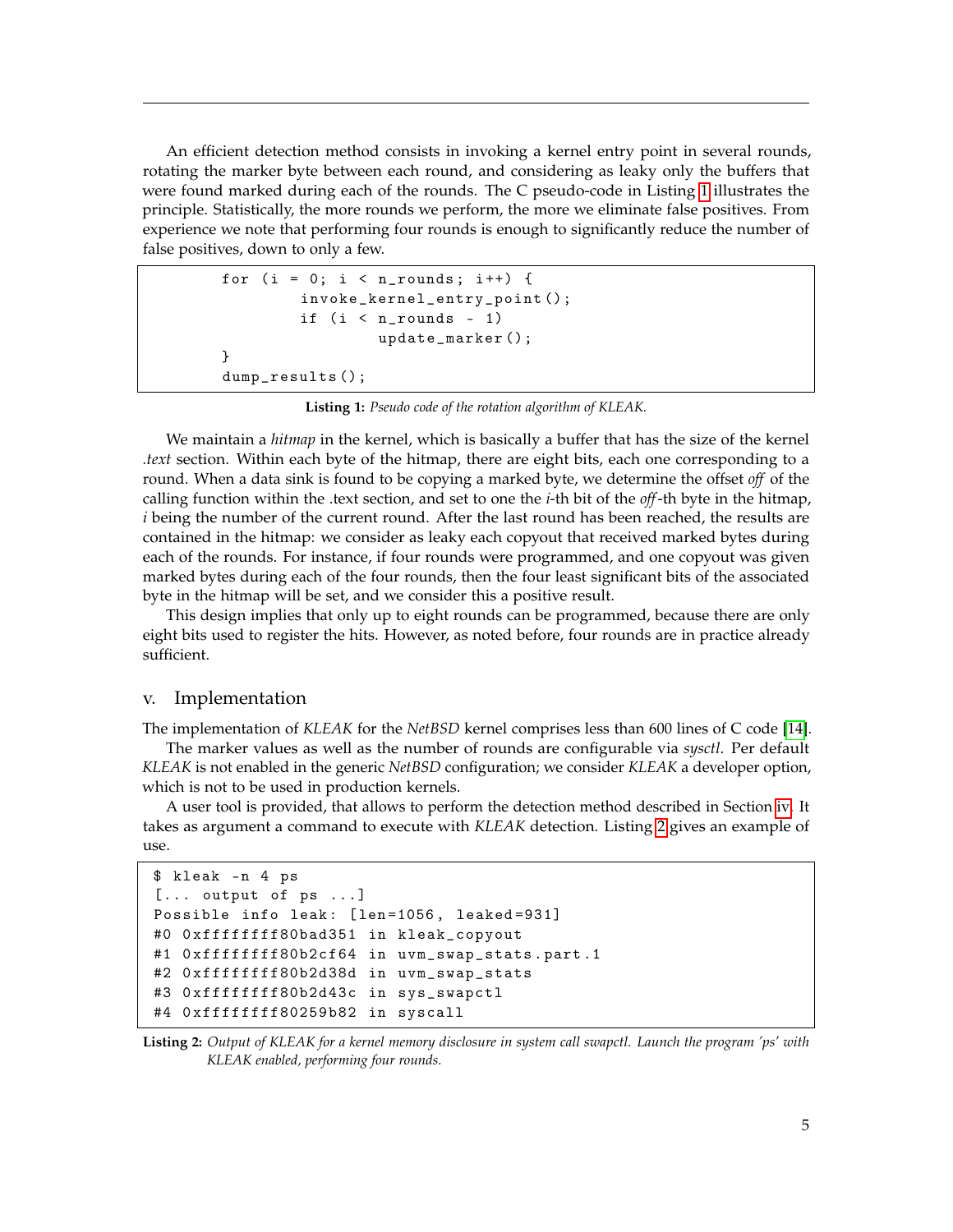### <span id="page-5-1"></span>vi. Limitations

This section discusses several limitations of our approach.

## **Simplicity and Speed over Precision**

We consciously sacrifice precision to achieve simplicity and speed. Since we do not track the tainted data while it travels through the kernel space, we lose precision. However, this makes *KLEAK*'s implementation much simpler and faster, when compared to similar approaches like [\[7\]](#page-7-3). Even though this may be a limitation, from our point of view this is an advantage: having a simple and fast approach that detects a fair share of kernel memory disclosures.

#### **Code Coverage**

Just like every dynamic analysis technique, *KLEAK* suffers from the fact that it may not reach 100% code coverage. There may be leaky code branches that are seldom executed. Therefore, our system may not detect these kernel memory disclosures. Note that there are ways to increase the code coverage like coverage-guided fuzzing (e.g. *syzkaller* [\[3\]](#page-7-6)). Thus, it is possible to push the code coverage further towards 100%.

#### **Portability**

The current implementation of *KLEAK* depends on system specific functionality (e.g. the *sysctl* parameters, see Section [v\)](#page-4-0). While porting it to other BSD-based systems is easy - as shown with our prototype on *FreeBSD 11.2* -, porting *KLEAK* to other *UNIX-like* systems like *Linux* may be more time consuming. We believe that this is still feasible thanks to the small code base of our approach. However, it is not possible to independently implement *KLEAK* in proprietary kernels such as the *Windows* one, because source access is required.

## IV. RESULTS

<span id="page-5-0"></span>This section discusses the results of applying *KLEAK* to *NetBSD-current* and *FreeBSD 11.2*.

We targeted the *amd64* architecture in both cases. In total, we found *21* kernel memory disclosures. Table [2](#page-6-1) summarizes our findings on *NetBSD-current* and *FreeBSD 11.2* as of time of writing. Most of the detected kernel memory disclosures are stack-based: a structure is allocated on the stack, but not properly initialized. Only a few of the memory disclosures are related to dynamically-allocated memory.

The kernel memory disclosure by system call *getdirentries* of *FreeBSD 11.2* showcases how *KLEAK* complements manual code auditing. We reported a four byte leak of this system call, which was caused by the virtual filesystem operations of *UFS*. Subsequently, *FreeBSD* developers audited the code of this system call and its individual implementations in several filesystems; as a result, they found and fixed 17 more kernel memory disclosures in other filesystem implementations.

Similarly, on *NetBSD*, a memory disclosure initially detected by *KLEAK* in the *amd64* code turned out to be present in the code of several other architectures (such as *mips* and *hppa*), leading to 14+ leaks being found and fixed.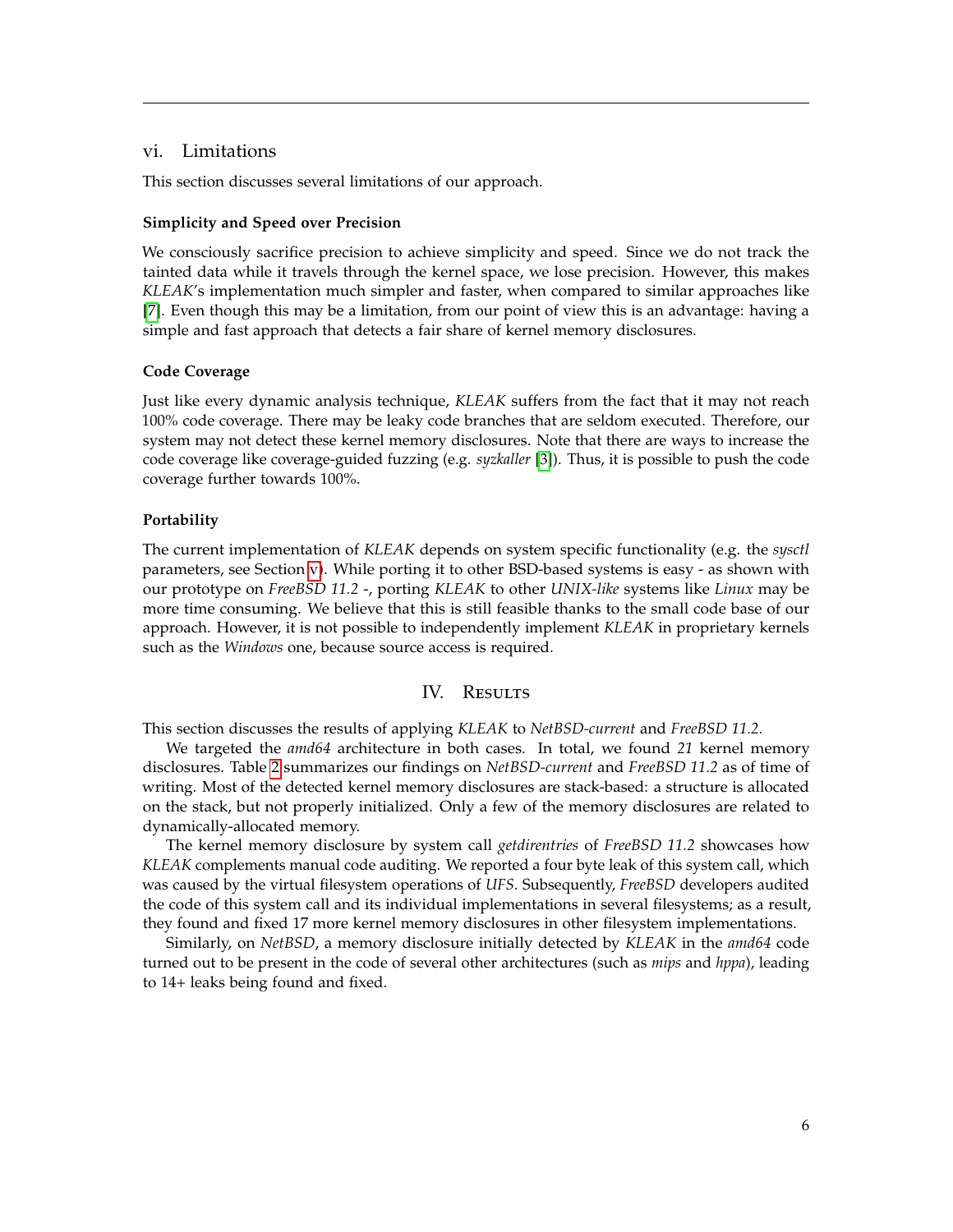<span id="page-6-1"></span>

| <b>OS</b>     | module                         | syscall                 | bytes leaked/copied | source         |
|---------------|--------------------------------|-------------------------|---------------------|----------------|
| NetBSD        | sys/uvm/uvm_swap.c             | swapctl                 | 931/1056            | kernel stack   |
| <b>NetBSD</b> | sys/kern/sys_ptrace_common.c   | ptrace                  | 92/136              | dynamic memory |
| <b>NetBSD</b> | sys/arch/amd64/amd64/machdep.c | signal                  | 92/920              | kernel stack   |
| <b>NetBSD</b> | sys/kern/kern_time.c           | settime <sub>50</sub>   | 16/32               | dynamic memory |
| NetBSD        | sys/kern/kern_exec.c           | execve                  | 8/32                | kernel stack   |
| <b>NetBSD</b> | sys/kern/kern_time.c           | getitimer <sub>50</sub> | 8/32                | kernel stack   |
| FreeBSD       | sys/kern/sys_process.c         | ptrace                  | 8/176               | kernel stack   |
| <b>NetBSD</b> | sys/kern/kern_exit.c           | wait6                   | 4/4                 | kernel stack   |
| FreeBSD       | sys/ufs/ufs/ufs_vops.c         | getdirentries           | $4+$ /variable      | kernel stack   |
| <b>NetBSD</b> | sys/kern/kern_time.c           | gettimeofday50          | 4/16                | kernel stack   |
| <b>NetBSD</b> | sys/kern/kern_sig.c            | sigaction_sigtramp      | 4/32                | dynamic memory |
| FreeBSD       | sys/netinet/raw_ip.c           | sysctl (rip_pcblist)    | 4/32                | kernel stack   |
| FreeBSD       | sys/netinet/tcp_subr.c         | sysctl (tcp_pcblist)    | 4/32                | kernel stack   |
| FreeBSD       | sys/netinet/udp_usrreq.c       | sysctl (udp_pcblist)    | 4/32                | kernel stack   |
| FreeBSD       | sys/kern/uipc_usrreq.c         | sysctl (unp_pcblist)    | 4/32                | dynamic memory |
| <b>NetBSD</b> | sys/kern/kern_event.c          | kevent <sup>50</sup>    | 4/40                | kernel stack   |
| <b>NetBSD</b> | sys/kern/sys_sig.c             | sigtimedwait50          | 4/40                | kernel stack   |
| FreeBSD       | sys/kern/kern_ntptime.c        | sysctl (ntp_sysctl)     | 4/48                | kernel stack   |
| NetBSD        | sys/kern/kern_ntptime.c        | ntp_gettime             | 4/48                | kernel stack   |
| FreeBSD       | sys/net/rtsock.c               | sysctl (rtsock)         | 4/232               | dynamic memory |
| <b>NetBSD</b> | sys/net/rtsock.c               | sysctl (rtable)         | 2/176               | dynamic memory |

**Table 2:** *Summary of the detected kernel memory disclosures in NetBSD-current and FreeBSD 11.2. We ran KLEAK on the AMD64 architecture.*

# V. Prior Research on Kernel Memory Disclosures

<span id="page-6-0"></span>Throughout the years, several security researchers have found kernel memory disclosures in various operating systems via manual code audits and other non-disclosed techniques (e.g. [\[11,](#page-8-2) [2\]](#page-7-7)).

Several static analysis approaches focus on the detection of memory disclosures. Compiler toolchains offer little help (e.g. *Clang Static Analyzer* [\[8\]](#page-7-8) or *gcc*'s *-Wuninitialized* [\[5\]](#page-7-9) flag) because they approximate the data flow and only work on function scope. Peiro et al. [\[12\]](#page-8-3) utilize *Coccinelle* to detect kernel stack memory disclosures in the *Linux* kernel. Lu et al. [\[9\]](#page-7-2) present *UniSAN*. Their static analysis approach checks for memory allocations that leave the kernel if they are fully initialized along all possible execution paths. These unsafe allocations are reported and require an analyst to confirm them as true kernel memory disclosures. The *PaX* team published several patches for the *Linux* kernel to mitigate kernel memory disclosures. The *STACKLEAK* patch, which was recently added to the Linux Kernel by Popov [\[1\]](#page-7-4) mitigates kernel stack disclosures. *STACKLEAK* erases the kernel stack before returning from a system call. Note that this mitigation only protects the stack of system calls previous to a vulnerable system call but not the stack of a vulnerable system call itself. Another patch called *STRUCTLEAK* enforces the initialization to zero of structures that are potentially copied to the user space. It has less performance impact than *STACKLEAK* but also less coverage.

There are also dynamic analysis approaches. Jurczyk presents the first systematic study on this topic. He utilized full system emulation and precise dynamic taint tracking to discover more than 80 kernel memory disclosures in Windows and Linux [\[7\]](#page-7-3). However, this approach suffers from a huge performance penalty due to the full system emulation. anxiaocao and pjf of IceSword Lab (Qihoo 360) [\[4\]](#page-7-10) utilize a similar approach to Jurczyk but without taint tracking, losing therefore precision.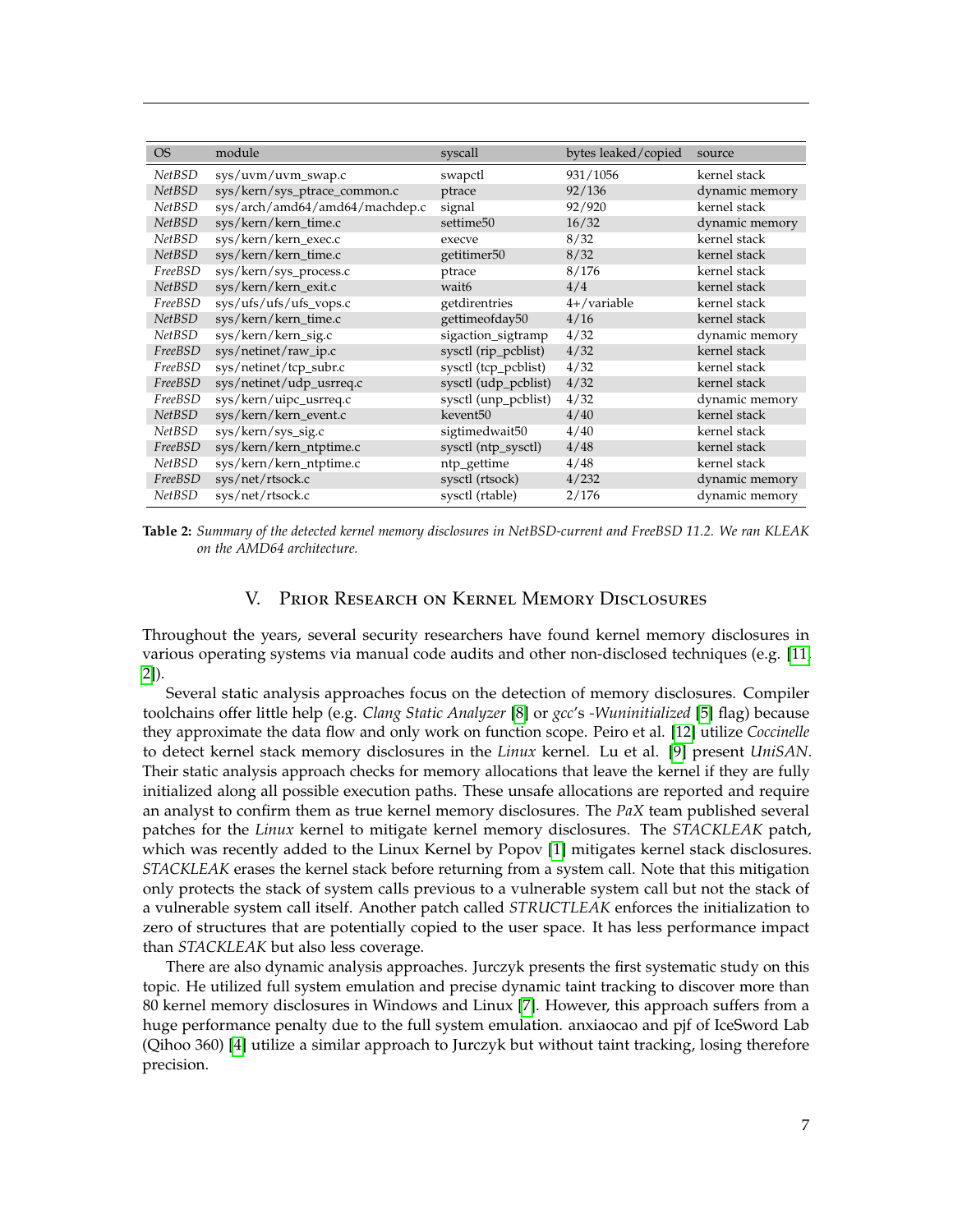## VI. CONCLUSION

<span id="page-7-1"></span>We presented *KLEAK*, a methodology that can dynamically detect kernel memory disclosures. First, it taints kernel memory sources with marker values, including the kernel stack and dynamic areas created via *malloc*. Subsequently, it monitors data sinks (e.g. *copyout*) by scanning the outgoing buffers for the aforementioned markers. We motivated our choice of marker values in an estimation of least probable bytes. We improved the detection by using compiler instrumentation for the stack, and reduced the number of false positives by rotating the marker value.

As of time of writing, *KLEAK* is fully implemented in the *NetBSD* kernel. We evaluated *KLEAK* on *NetBSD-current* and *FreeBSD 11.2*. *KLEAK* detected *21* kernel memory disclosures that the two projects subsequently fixed. This research is ongoing, and more fixes are to be expected.

## VII. Acknowledgements

We would like to thank Martin Clauss for valuable feedback.

### **REFERENCES**

- <span id="page-7-4"></span>[1] Alexander Popov. *STACKLEAK: A Long Way to the Linux Kernel Mainline*. [https://events.](https://events.linuxfoundation.org/wp-content/uploads/2017/11/STACKLEAK-A-Long-Way-to-the-Linux-Kernel-Mainline-Alexander-Popov-Positive-Technologies.pdf) [linuxfoundation . org / wp - content / uploads / 2017 / 11 / STACKLEAK - A - Long - Way - to](https://events.linuxfoundation.org/wp-content/uploads/2017/11/STACKLEAK-A-Long-Way-to-the-Linux-Kernel-Mainline-Alexander-Popov-Positive-Technologies.pdf)  [the-Linux-Kernel-Mainline-Alexander-Popov-Positive-Technologies.pdf](https://events.linuxfoundation.org/wp-content/uploads/2017/11/STACKLEAK-A-Long-Way-to-the-Linux-Kernel-Mainline-Alexander-Popov-Positive-Technologies.pdf). [Online; accessed December 9, 2018].
- <span id="page-7-7"></span>[2] Dan Rosenberg. *oss-security mailing list: CVE request: multiple kernel stack memory disclosures*. [https://www.openwall.com/lists/oss- security/2010/09/25/2](https://www.openwall.com/lists/oss-security/2010/09/25/2). [Online; accessed December 9, 2018].
- <span id="page-7-6"></span>[3] Dmitry Vyukov. *syzkaller*. [https : / / github . com / google / syzkaller](https://github.com/google/syzkaller). [Online; accessed December 9, 2018].
- <span id="page-7-10"></span>[4] fanxiaocao(TinySecEx) and pjf. *Automatically Discovering Windows Kernel Information Leak Vulnerabilities*. [https://www.iceswordlab.com/2017/06/14/Automatically-Discovering-](https://www.iceswordlab.com/2017/06/14/Automatically-Discovering-Windows-Kernel-Information-Leak-Vulnerabilities_en)[Windows-Kernel-Information-Leak-Vulnerabilities\\_en](https://www.iceswordlab.com/2017/06/14/Automatically-Discovering-Windows-Kernel-Information-Leak-Vulnerabilities_en). [Online; accessed December 9, 2018].
- <span id="page-7-9"></span>[5] Free Software Foundation. *Options to Request or Suppress Warnings*. [https://gcc.gnu.org/](https://gcc.gnu.org/onlinedocs/gcc/Warning-Options.html) [onlinedocs/gcc/Warning-Options.html](https://gcc.gnu.org/onlinedocs/gcc/Warning-Options.html). [Online; accessed December 9, 2018].
- <span id="page-7-5"></span>[6] Julio Merino. *NetBSD manual page of tests(7)*. [http : / / netbsd . gw . com / cgi - bin / man](http://netbsd.gw.com/cgi-bin/man-cgi?tests+7+NetBSD-current)  [cgi?tests+7+NetBSD-current](http://netbsd.gw.com/cgi-bin/man-cgi?tests+7+NetBSD-current). [Online; accessed December 9, 2018].
- <span id="page-7-3"></span>[7] Mateusz Jurczyk. *Detecting Kernel Memory Disclosure with x86 Emulation and Taint Tracking*. [https://j00ru.vexillium.org/papers/2018/bochspwn\\_reloaded.pdf](https://j00ru.vexillium.org/papers/2018/bochspwn_reloaded.pdf). [Online; accessed December 9, 2018].
- <span id="page-7-8"></span>[8] Ted Kremenek. "Finding software bugs with the clang static analyzer". In: (2008). [Online; accessed December 9, 2018].
- <span id="page-7-2"></span>[9] Kangjie Lu et al. "UniSan: Proactive kernel memory initialization to eliminate data leakages". In: *Proceedings of the 2016 ACM SIGSAC Conference on Computer and Communications Security* (2016). url: <http://doi.acm.org/10.1145/2976749.2978366>.
- <span id="page-7-0"></span>[10] Marshall Kirk McKusick, George Neville-Neil, and Robert N.M. Watson. *The Design and Implementation of the FreeBSD Operating System*. 2nd. Addison-Wesley Professional, 2014.